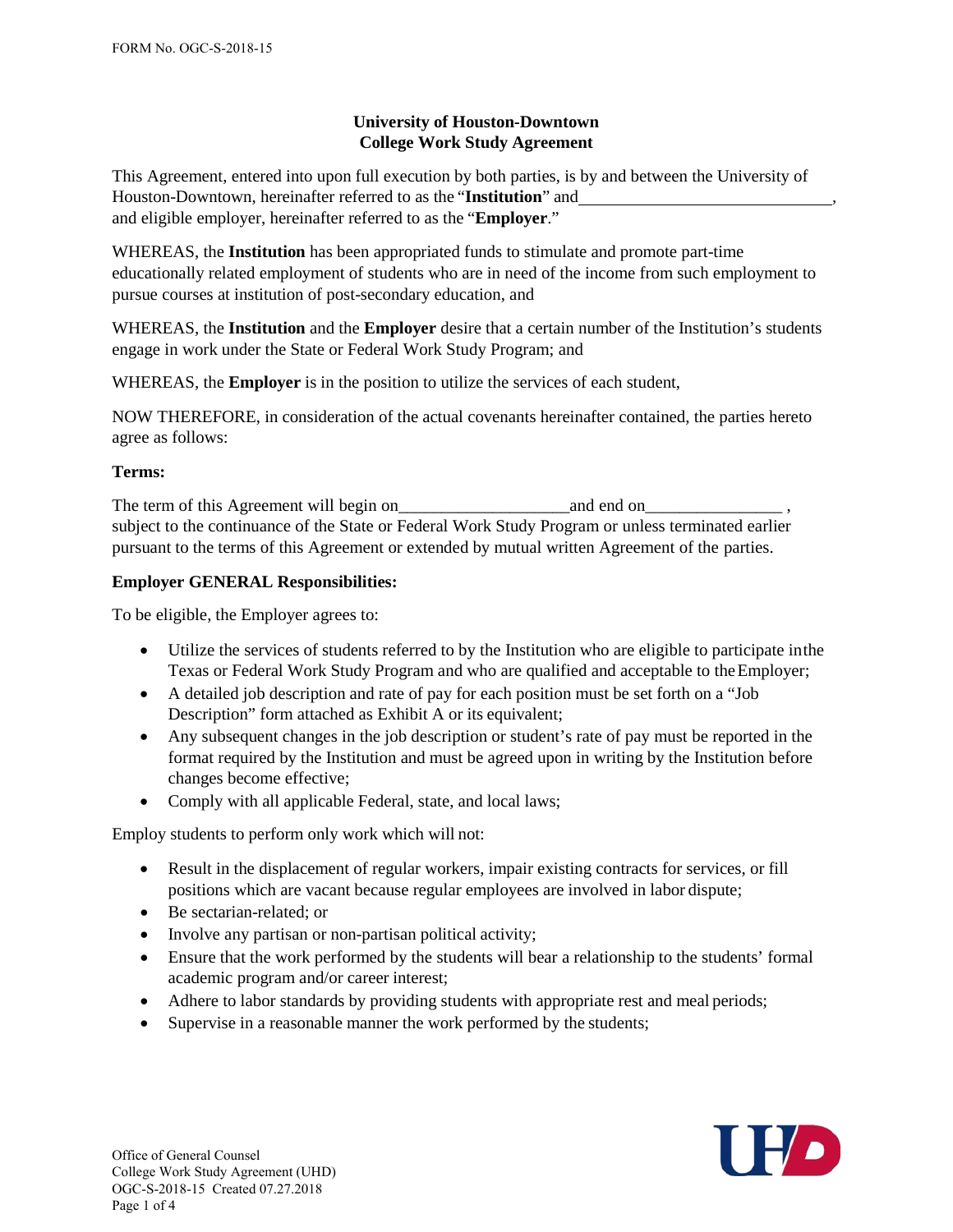- Maintain a daily record of the hours worked by each student on a timesheet as instructed by the Institution;
- Regulate the number of hours require to ensure that no student works more than twenty (20) hours per week over the period of enrollment for which the student has received an award;
- Provide a performance evaluation on each student upon completion of employment;
- Notify the Institution of any changes affecting the student's employment;
- Provide the Institution upon request, information substantiating its eligibility as an employer and information on its employee classification/compensation plan;

### **Employer Payroll Responsibilities**

The Employer further agrees to:

- Provide the Institution with a signed electronic timesheet for each payroll period;
- The timesheet must be completed and signed by the Employer's representative, the person who is responsible for payroll, the office manager, Human Resources representative, or the student's immediate supervisor;
- Regardless of the Employer's regular pay periods, Employers must submit all necessary documentation no later than 12:00 PM CST WEDNESDAY for any students who worked during or prior to the end of the payroll period.

### **Institution GENERAL Responsibilities:**

The Institution agrees to:

- Determine that the students meet the eligibility requirements for employment under the Texas or Federal Work Study Program;
- The Institution will pay the students directly based on their completed timesheets and pursuant to applicable policies and procedures.

### **Both Parties Agree:**

- The number of hours worked by each student may not exceed twenty (20) hours per week;
- Students may NOT work during scheduled class hours;
- Failure of Employer to abide by this Agreement may result in Employer being barred from further participation in the applicable work study program;
- Complaints by either the student or Employer regarding lack of compliance with this Agreement should be referred to the Center for Community Engagement and Service Learning for settlement. If resolution cannot be reached, an appeal may be made to the Texas Higher Education Coordinating Board;
- This Agreement shall be subject to the availability of funds for the Texas or Federal Work Study Program and all legislation and regulations pertaining to the Texas Federal Work Study Program adopted subsequently;
- This Agreement may be amended upon mutual written consent of the Employer and the Institution;
- In the event that either party gives written notice to the other that the other party has failed to perform a material obligation under this Agreement, and such failure has not been cured within ten (10) business days following the receipt of such notice, the party giving notice shall have the

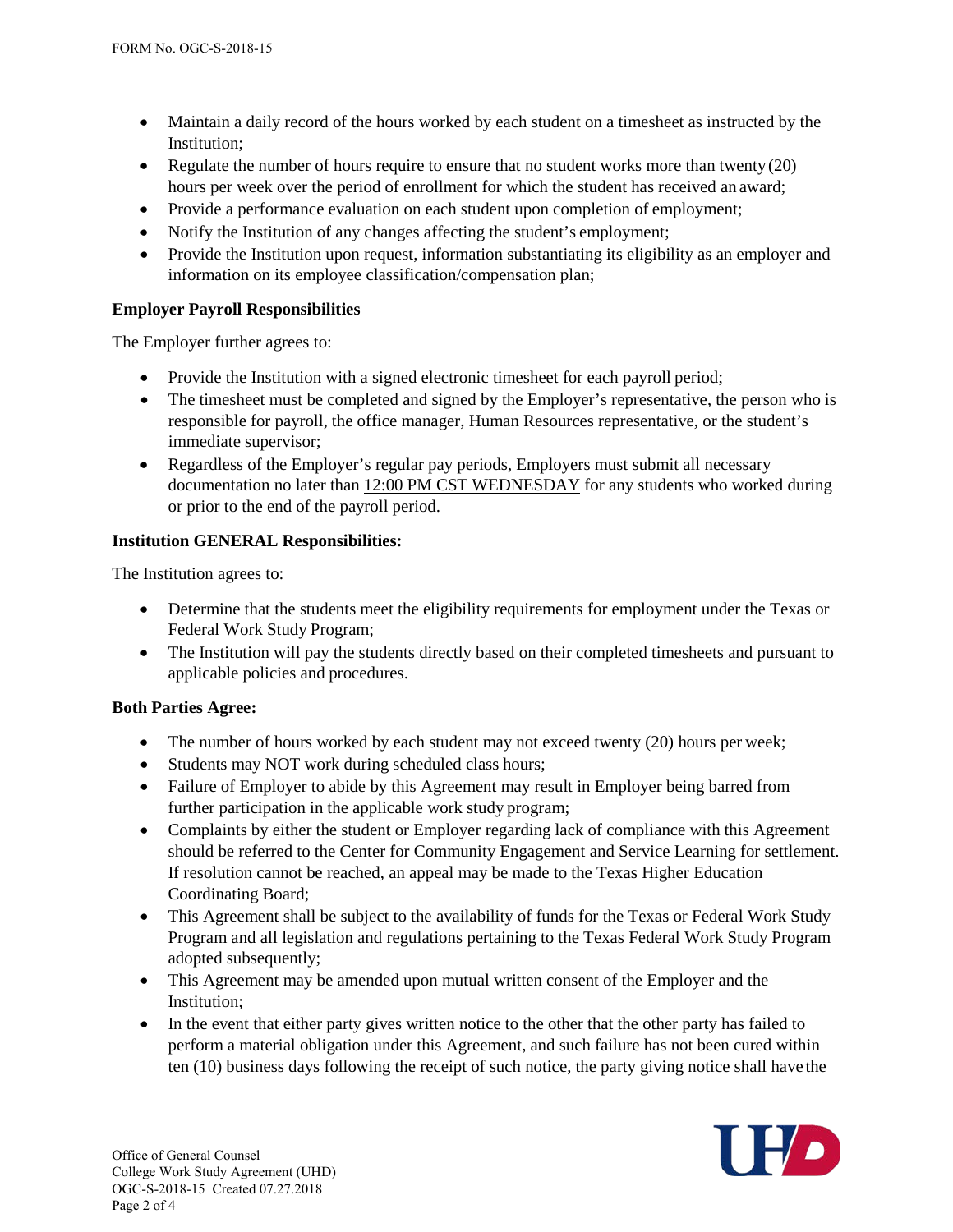**INSTITUTION INFORMATION:**

right to terminate this Agreement immediately upon the close of business, 5:00 p.m., Central Time, on the tenth  $(10<sup>th</sup>)$  business day after notice was received;

• This Agreement may be terminated by either party without cause at any time upon thirty (30) days prior written notice to the other party; provided that all students currently enrolled in the program at the Institution at the time of notice of termination shall be given the opportunity to complete their experience. In such an event, all applicable provisions of this Agreement shall remain in effect during the extension period from the effective date of termination until the end of the student's experience.

**EMPLOYER INFORMATION:**

IN WITNESS HEREOF, the parties authorized representatives have executed this Agreement as of the last date indicated below.

| <b>UHD Signature Authority</b><br>Date                                         | Name of Representative                                    |
|--------------------------------------------------------------------------------|-----------------------------------------------------------|
|                                                                                | Signature<br>Date                                         |
| LaTasha Goudeau<br>Date<br>Director, Financial Aid                             | Title                                                     |
| Date<br>Dr. Faiza Khoja<br>Associate Vice President, Academic Affairs          | Area Code & Telephone No.                                 |
|                                                                                | <b>Email Address</b><br>Employer is (check one):          |
|                                                                                | Public                                                    |
|                                                                                | Non-Profit                                                |
| For Questions:                                                                 | For-Profit<br>Private                                     |
| University of Houston-Downtown,<br>Center for Community Engagement and Service |                                                           |
| Learning<br>713-226-5291<br>CCESL@uhd.edu                                      | Federal I.D. # or SSN if Employer is a Note<br>Proprietor |